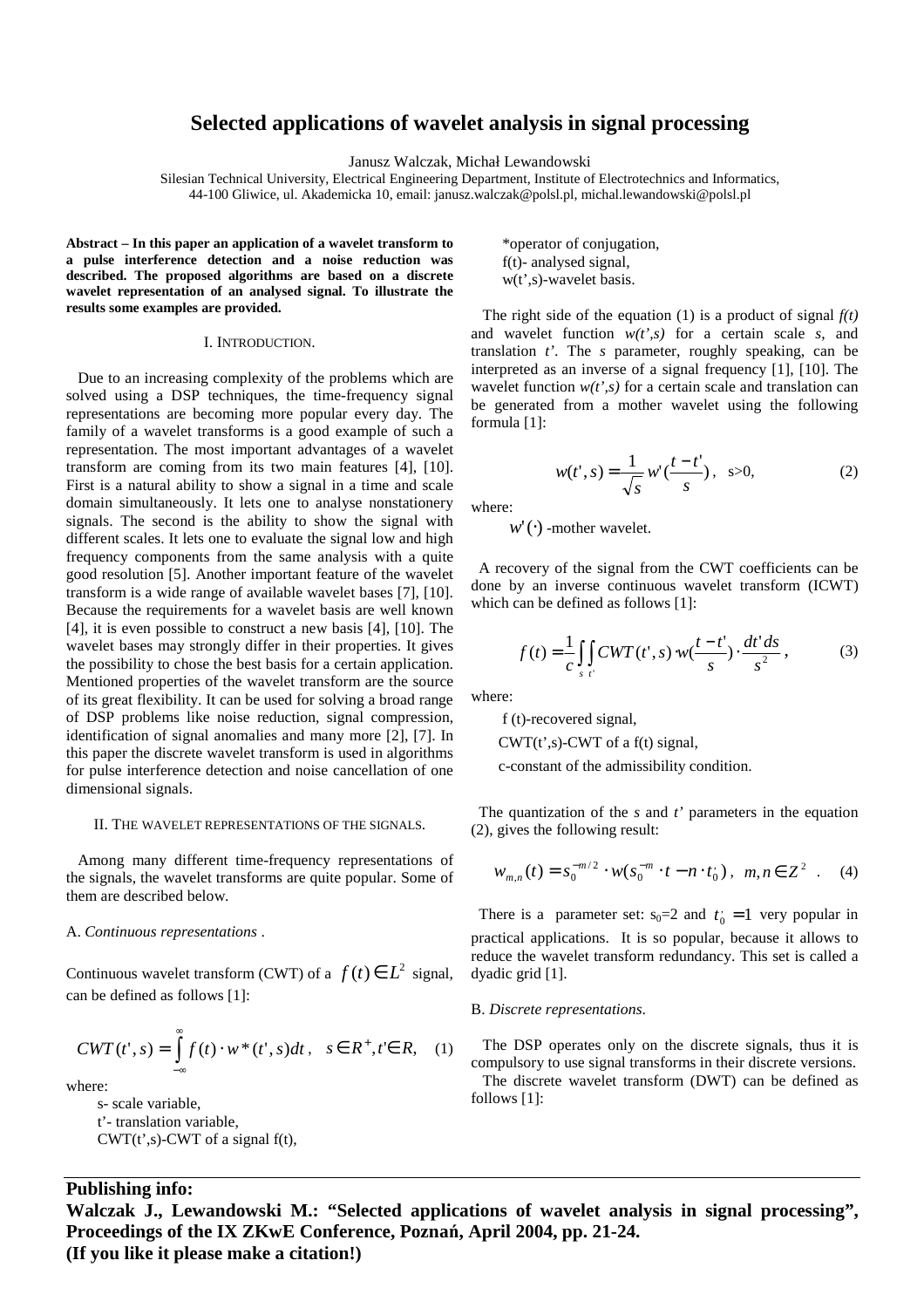$$
DWT_{m,n} = \sum_{i} x[i] \cdot w_{m,n}(i) \,, \tag{5}
$$

where:

 $DWT_{i,k}$  – DWT of a discrete signal x[i],

x[i] – discrete signal,

 $w_{mn}$  – wavelet with scale index m, and translation index n.

 The inverse discrete wavelet transform (IDWT) can be defined as follows [1]:

$$
x(i) = \sum_{m} \sum_{n} DWT_{m,n} \cdot w_{m,n} \,, \tag{6}
$$

where:

 $DWT_{m,n}$  DWT of the signal x[i],  $x[i]$  – the discrete signal.

 It can be proven [6], [10] that there is a direct relation between DWT and the subband coding scheme (in this version called the Mallat algorithm). This relation shows, that it is possible to directly calculate coefficients of DWT using the Mallat algorithm. However, it is possible only if one can assign a QMF (quadrature mirror filter) bank to the used wavelet basis. Fortunately there are lots of wavelet bases which obey this condition [2], [7]. In the Mallat algorithm, two FIR filters are used on each filtration stage (these filters are marked as h[k] and g[k] in figure 1 and 2). These filters are directly related to the chosen wavelet basis. The results of the filtration done by g[k] and h[k] are respectively called a detail and an approximation (fig. 1) [1]. The detail contains the wavelet transform coefficients at a certain scale level. The approximation can be filtered again using the same scheme to obtain wavelet transform coefficients at a scale two times higher, four times higher and so on (fig. 2). The change of the scale is made by the downsampling operation shown in the fig. 1 and 2. Fig. 2 shows a multistage signal decomposition performed by the Mallat algorithm.

 The procedure described above is often called the fast wavelet transform (FWT). It is a very popular application of a wavelet transform on a DSP ground, due to it's computational efficiency and numerical stability.



Fig.1. One level FWT on a dyadic grid.



Fig.2. Multilevel FWT on a dyadic grid.

 Inverse fast wavelet transform (IFWT) can be done using an algorithm, which is exactly reverse to FWT (fig. 3) [1]. In IFWT  $g^{-1}[k]$ , h<sup>-1</sup>[k] filters are used. These filters are a mirror filters to  $g[k]$ ,  $h[k]$  respectively. To reverse the scale changes made by downsampling in FWT, in IFWT the upsampling process is used (see fig. 3).





### III. THE ALGORITHMS OF WAVELET FILTERING.

 Currently, there are many available engineering tools with a wavelet analysis options. One of the most well known is the "Wavelet Toolbox" of the Matlab package [7]. This toolbox has an impressive set of functions for both DWT and FWT and a GUI tool for comfortable usage. In spite of it's broad range of implemented functions, the "Wavelet Toolbox" has some serious limitations when used for DSP. The main of them are:

- Quite low computational efficiency coming from the Matlab's internal architecture (using of an interpreted language, high requirement of Matlab's package itself). The fact, that most of the functions from wavelet toolbox are rather general purpose functions, which are not optimised for efficiency (like Matlab's FFT routines for example), might be also significant.
- Keeping all of the intermediate computation results in RAM. The bigger the analysed signal is, the more system's operational memory is needed.
- There is a lack of details about the wavelet algorithms implementation in "Wavelet Tollbox" documentation.

Because of these reasons it is hard to keep a direct control over the camputational process. Especially it is hard to

# **Publishing info:**

**Walczak J., Lewandowski M.: "Selected applications of wavelet analysis in signal processing", Proceedings of the IX ZKwE Conference, Poznań, April 2004, pp. 21-24. (If you like it please make a citation!)**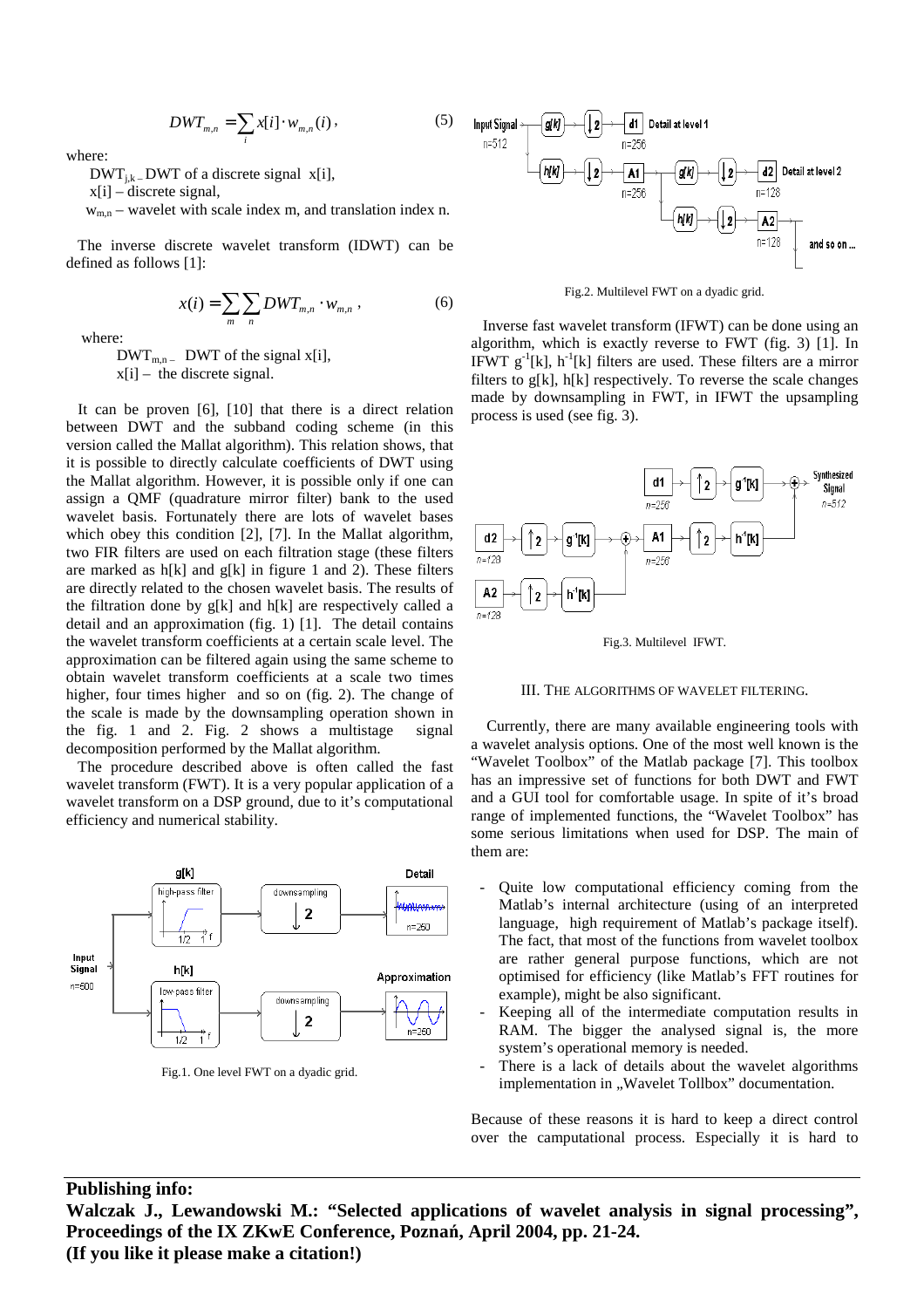evaluate the efficiency of the used algorithms and do some changes in the toolbox internal functions (because of the dependencies between the functions). To avoid the problems described above, it was decided to implement the wavelet algorithms directly in C++ programming language. It gives a full control over the implementation details. Another advantage of C++ is a fact, that this language is a standard in DSP programming nowadays, so it should be easy to adopt the code for a DSP processor.

### A. *Pulse interference localization*.

 Due to the fact, that wavelet transform gives a possibility to precisely locate changes of a wavelet spectrum in time, it could be used to locate moments of the abrupt changes in the signal [1]. An example of such a change might be a pulse interference. An algorithm for a localization of such interferences is proposed below. The algorithm is based on a assumption that coefficients of an FWT detail on the first decomposition level, have a significantly bigger value in the moments when the interferences occur [7]. If this assumption is true, one can localize the exact moments of the interference occurrence using a thresholding method. The algorithm is proposed as follows:

- 1. Performing a one level FWT of the signal to obtain the first level detail.
- 2. Analysis of the obtained detail to determine the detection threshold. One of the simplest methods to do that, can be an evaluation of an absolute mean of the detail and then multiplication by a constant (correction ratio) to avoid false alarms (eq. 7).

*abs id*

where:

 *ths* – detection threshold,  $d[i]$  – *i*-th detail coefficient, *abs*() – absolute value operator,  $n$  – number of detail coefficients, *c* – correction ratio.

 $\sum_{i=1}^{n}$  $=c \cdot \frac{1}{\cdot} \sum_{n=1}^{n}$ 

1  $\frac{1}{\sum}$  abs(d[i])

*i*

*n*

 $ths = c$ 

- 3. Scanning through all detail coefficients and saving the value of those which meet:  $d[i] > ths$ .
- 4. Multiplication of each value in vector *d* by a factor of  $2<sup>s</sup>$ , where *s* is a scale index (in this case equal 1). It is necessary to even out the scale of the detail and the analysed signal.

The vector *d* obtained this way should contain indices of these samples in the analysed signal which are interfered by a pulse signal.

### B. *Noise reduction*.

 The proposed algorithm [8] is based on an assumption, that noise, as a random signal, is much less correlated with the

wavelet basis than the useful signal hidden in the noise. If this assumption is true, the wavelet coefficients connected with the noise should be significantly smaller than those connected with the useful signal. Following this rule a method of noise reduction can be proposed. This method uses thresholding to distinguish the useful signal from the noise and cancel the latter. All wavelet coefficients smaller than a fixed threshold are discarded (set to zero). When a signal is reconstructed after such a thresholding, it should contain much less noise then before this procedure. The procedure is proposed as follows:

- 1. FWT of a selected signal.
- 2. Evaluation of the threshold for details at each computed scale.
- 3. Thresholding of the details using an evaluated threshold.
- 4. IFWT to obtain reconstructed signal.

 Using the algorithm described above one can expect, that the final result will be better when the correlation between the wavelet and the useful signal will be stronger. On the other hand, the correlation between the noise and the wavelet should be as low as possible [7]. This leads to conclusion, that the choice of the wavelet basis is very important for this algorithm. Another important thing is the method used to evaluate the threshold.

# IV. EXAMPLES OF APPLICATIONS.

 Examples presented below are the applications of the algorithms proposed in the previous paragraph. These algorithms were tested on selected signals.

### A. *Pulse interference localization.*

 To verify the effectiveness of the proposed algorithm, a nonstationary signal was used. First, a short sample of a string vibration of a musical instrument was recorded. Next, the four pulse interferences were added to the signal. Signal with added interferences is shown in fig. 4a. In the next step, the pulse interference localization algorithm was performed on the prepared signal. In fig. 4b the detail obtained by FWT can be seen. For the FWT the *Daubechies 5* [4] wavelet was used. As can be seen in figure 4b, the algorithm revealed all four interferences (they all are bigger than the detection threshold).

# **Publishing info:**

**Walczak J., Lewandowski M.: "Selected applications of wavelet analysis in signal processing", Proceedings of the IX ZKwE Conference, Poznań, April 2004, pp. 21-24. (If you like it please make a citation!)** 

, (7)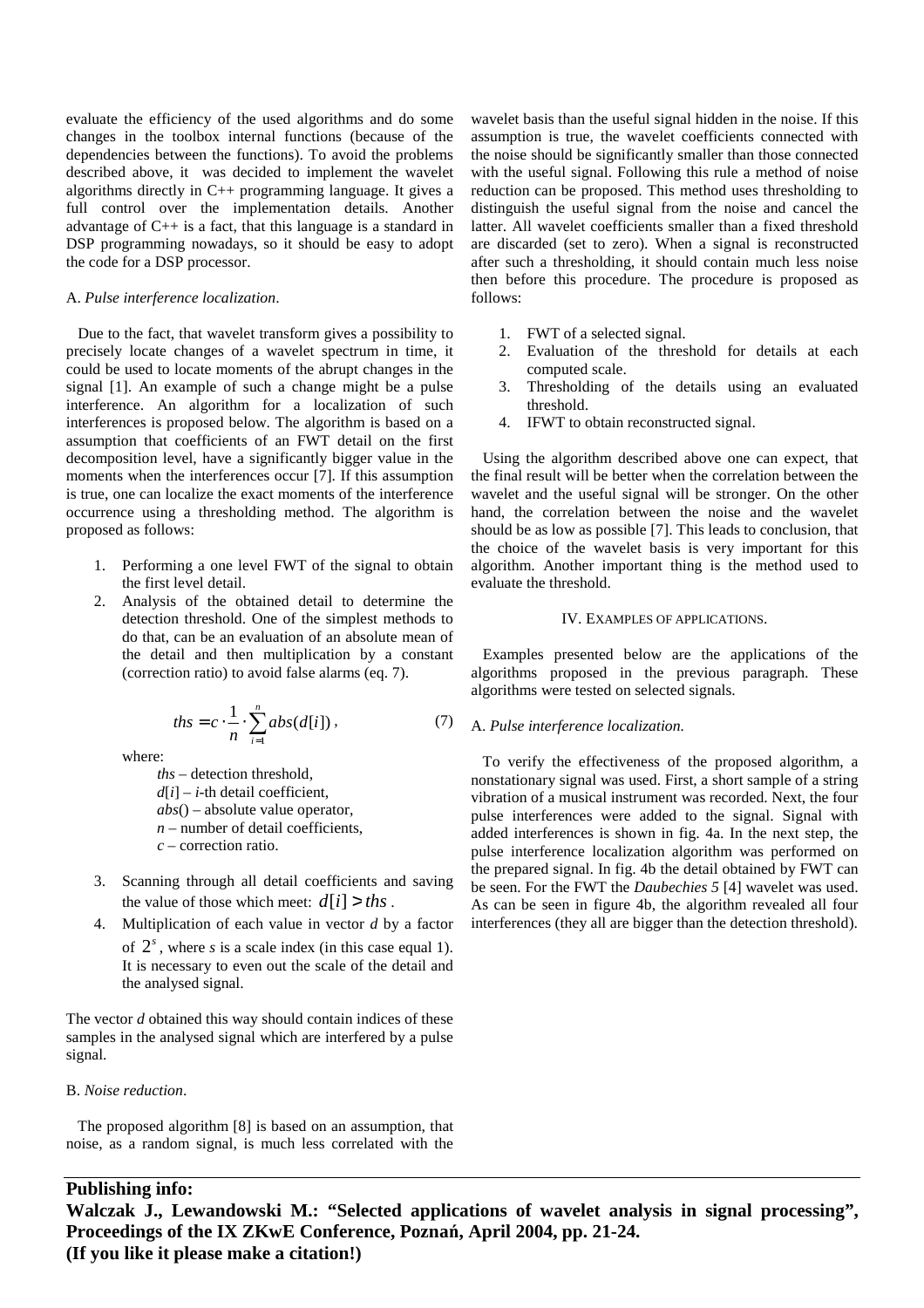

Rys.4. a)Nonstationery signal with four pulse interferences. b) First level detail for detection threshold with c= 20.

#### B. *Noise reduction.*

 To show the effectiveness of the noise reduction algorithm, a modulated square wave and white noise was used. The modulated square wave (an amplitude modulation was used) was chosen as a test signal, because of its broad frequency spectrum. The modulated square wave is shown in fig. 5a. In the figure 5b one can see a test signal mixed with white noise. In the next step, the noise reduction algorithm was performed on the signal from fig. 5b. A six stage FWT with the Haar wavelet was performed. The detection threshold was computed using the formula shown below:

$$
t h n_j = k \cdot \sqrt{\sum_{i=1}^{n_j} (d_j[i])^2 \over n_j},
$$
\n(8)

where:

 $\tan_j$  – nose threshold for j-th detail,  $d_i[i] - i$ -th coefficient of a j-th detail,  $n_j$  – number of coefficients of a j-th detail,  $k$  – correction ratio (equal 2 is this case).

 Formula (8) was only used to set the thresholds roughly. In the next step threshold for each detail was corrected by hand. After that, IFWT was applied to obtain the synthesized signal. Effect of the synthesis is shown in fig. 5c. In fig. 5d the difference between 5c and 5b is shown. As can be seen this difference contains mainly noise.



Rys.5. a) Modulated square wave. b)Square wave with white noise. c)Result of the noise reduction algorithm. d) Difference between b) and c).

#### V. SUMMARY.

 Two algorithms based on some features of the wavelet transform were presented in this paper. First is an algorithm for pulse interference detection and localization and second is an algorithm for noise reduction. It both cases the fast wavelet transform (FWT) were used. The algorithms were implemented in C++ programming language and tested on some selected signals. Simulation tests confirmed the assumptions which were made as a base of the algorithms. During the C++ implementation process some problems, which can be particularly important for DSP, were revealed:

- Due to the fact, that the number of FWT coefficients increases with the increase of the analysis level, the algorithm can consume significant amount of system's memory.
- The choice of the method of threshold calculation (in both algorithms) has significant influence on the final results.
- Because the FWT algorithm uses a cascade of FIR filters, it introduces a delay between input and output signal. This delay is proportional to the filter length and analysis level and can be a serious limitation in some applications (for example : real time voice compression).

Because problems described above strongly depend on the algorithm internal features, like used analysis level, filter length etc., their influence should be considered for each

# **Publishing info:**

**Walczak J., Lewandowski M.: "Selected applications of wavelet analysis in signal processing", Proceedings of the IX ZKwE Conference, Poznań, April 2004, pp. 21-24. (If you like it please make a citation!)**